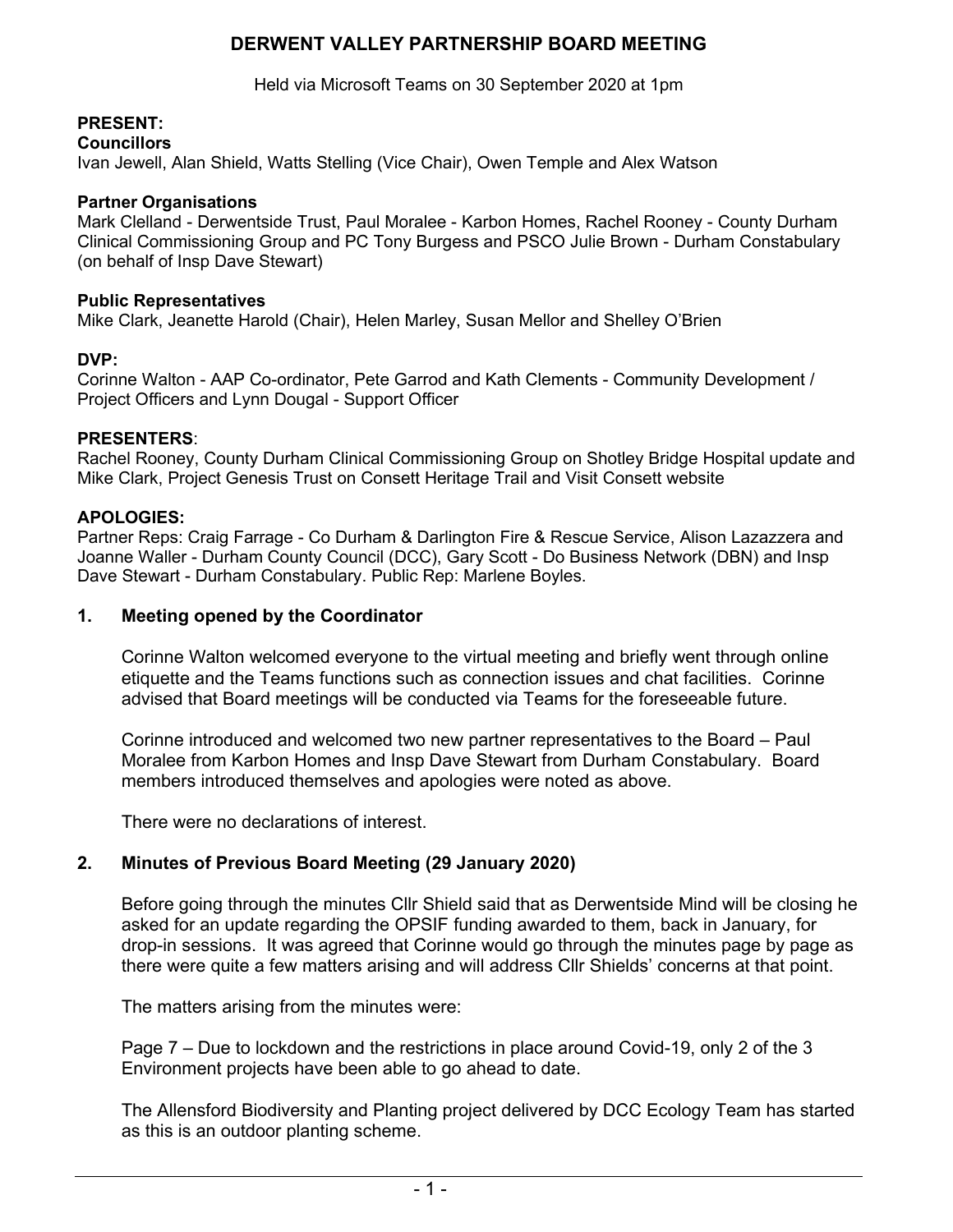The Footprint Climate Change Conference to be delivered by Durham Energy Institute has been postponed for 2020 and it is envisaged this would take place in 2021.

The School and Community Plastic Recycling project to be delivered by STEAM Workshops has been put on hold as they are unable to deliver any workshops in school or community settings.

Page 7 – Health and wellbeing proposal: Delta North has been in contact with Public Health to address the queries raised in their application for the Let's Talk About It project. In March the Board were sent an up to date application via email, which reflected Public Health's recommendations, which the Board then agreed to progress. Unfortunately, due to Covid-19 restrictions in place, this project has not yet started.

Page 9 – OPSIF proposals:

Fast Track Drop-in Service - Derwentside Mind were awarded £8776 for this project but no money was paid to them as shortly after the application was approved, we went into lockdown. Therefore, no offer letter and T&Cs were issued, or any money paid to them. As Derwentside Mind has now closed (as of today - 30 September) the amount of £8776 will go back into the budget and will form part of the Covid-19 Recovery fund.

Silver Talk delivered through Karbon Homes, this project has started and saw an increase in the telephone befriending service during lockdown.

Great Woodland Get Together, through Durham Wildlife Trust and Positive Changes, through Durham Constabulary (partially funded), these are both on hold due to Covid-19 restrictions in place.

The IT Skills for Over 50s proposed by Medomsley Community Action Group in partnership with Hamsterley Mill Residents Association and Burnopfield Community Association did not receive a share of the OPSIF money due to oversubscription. However, the Board would encourage an application for this project in the 2020/21 financial year.

Page 9 – a DVP Funding Subgroup was created and had one meeting prior to the scheduled March board meeting. It was very productive, and they had a number of budgeting process related proposals but unfortunately were not able to progress further due to lockdown. However, is it envisaged that this group will reconvene, and further discussions are to take place as to when this can happen.

Page 10 – the Board agreed to fund Consett Cycle Festival again this year but unfortunately this could not go ahead as planned due to restrictions around Covid-19. However, the Board agreed (in June) to allocate the £10k, that was to fund the Cycle Festival, to a Consett Steelworkers Memorial on the former steel works site. This project has now been completed and a small unveiling ceremony took place in September.

Page 12 – unfortunately the 'environmental/green' edition of the Derwent Valley News (DVN) was not produced in the summer due to limited printing and distribution services operating during lockdown. Rather than incur any cancellation costs, should there be further measures put in place later this year, the next edition of the DVN will be in Spring 2021 when we optimistically feel that the publication can be produced without restriction.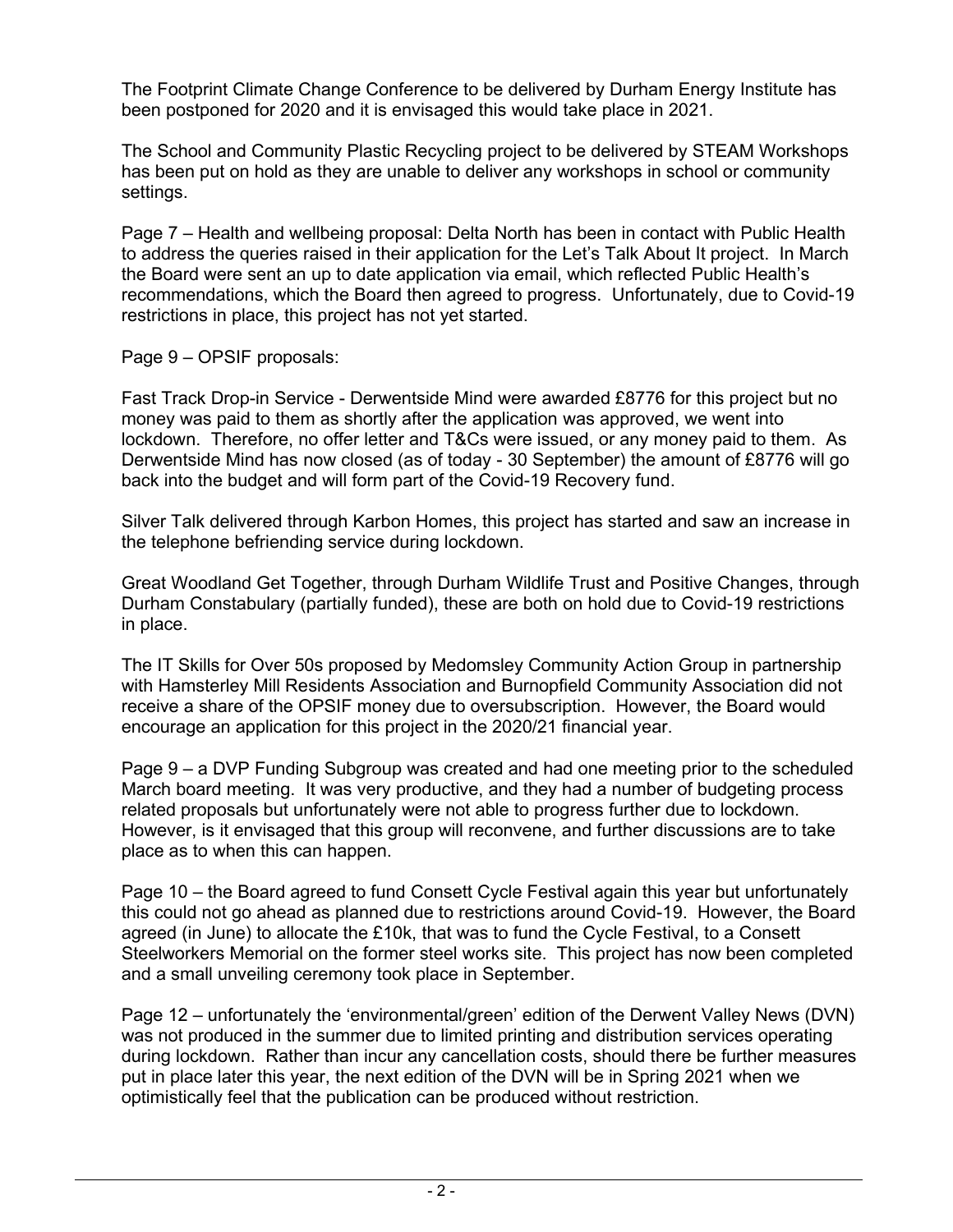On this note, Corinne advised that at a recent meeting with the Chair and Vice Chairs it was discussed that the partnership produce an e-bulletin in the interim which could go out on an ad-hoc basis. This would keep residents, local community groups, partners, etc. up to date with the work of the partnership in between DVN publications.

Jeanette Harold said as some of our local groups may not be able to get much information about what is going on as they would like to, it would be a good idea to explore other ways of getting the information out there into the community.

Corinne advised that the DVP team would draft an e-bulletin and will circulate this to the Board for comments in due course.

Cllr Shield wondered if the money allocated to the Environment and OPSIF projects above and have not yet started will be added into the Covid19 Recovery budget or will that money be used for those projects once restrictions have lifted.

Corinne said all the applications that were agreed and approved prior to lockdown will still receive their funding, apart from the Derwentside Mind project where that money (£8776) will go into the Covid-19 Recovery budget.

It was noted that the team were liaising with the applicants on a regular basis to ensure the Environment and OPSIF projects are still going to be deliverable when it is safe to do so, and understand some projects may have to be altered depending on social distancing measures and who the client groups are. However, if there are fundamental changes to those proposals, then they would come back to the board to ensure they were happy to support those changes.

Cllr Shield suggested using the OPSIF funding of £8776, that is no longer going to Derwentside Mind, to fully fund the Positive Changes project by Durham Constabulary and fund the joint application IT Skills for Over 50s, rather than going into the Covid-19 Recovery budget. Corinne advised that this option was raised in the Executive meeting with the Chair and Vice Chairs. However, she suggested that a decision be made on this option as soon as possible as this will determine how much money will be available in the Covid-19 Recovery budget going forward, and as part of an imminent potential call out process.

A discussion then took place to consider Cllr Shield's suggestion which included asking if the applicants are still willing and able to deliver their projects under the current circumstances; to take into consideration that the applicants may have to modify their projects which could incur further costs due to Covid-19, and whether the IT Skills for Over 50s could be delivered within the current restrictions - concerns were raised around the practicalities of this.

Corinne said all comments have been noted and we will progress this option directly via the applicants and provide the Board with updates at the next meeting.

There were no further comments and the minutes were AGREED.

## **3. DVP Forward Plan 2020/21 Covid-19 Recovery**

Corinne provided an overview of the report which gave an insight into the work of the DVP since the beginning of lockdown.

Each AAP received £100k Covid-19 Assistance Fund to support local community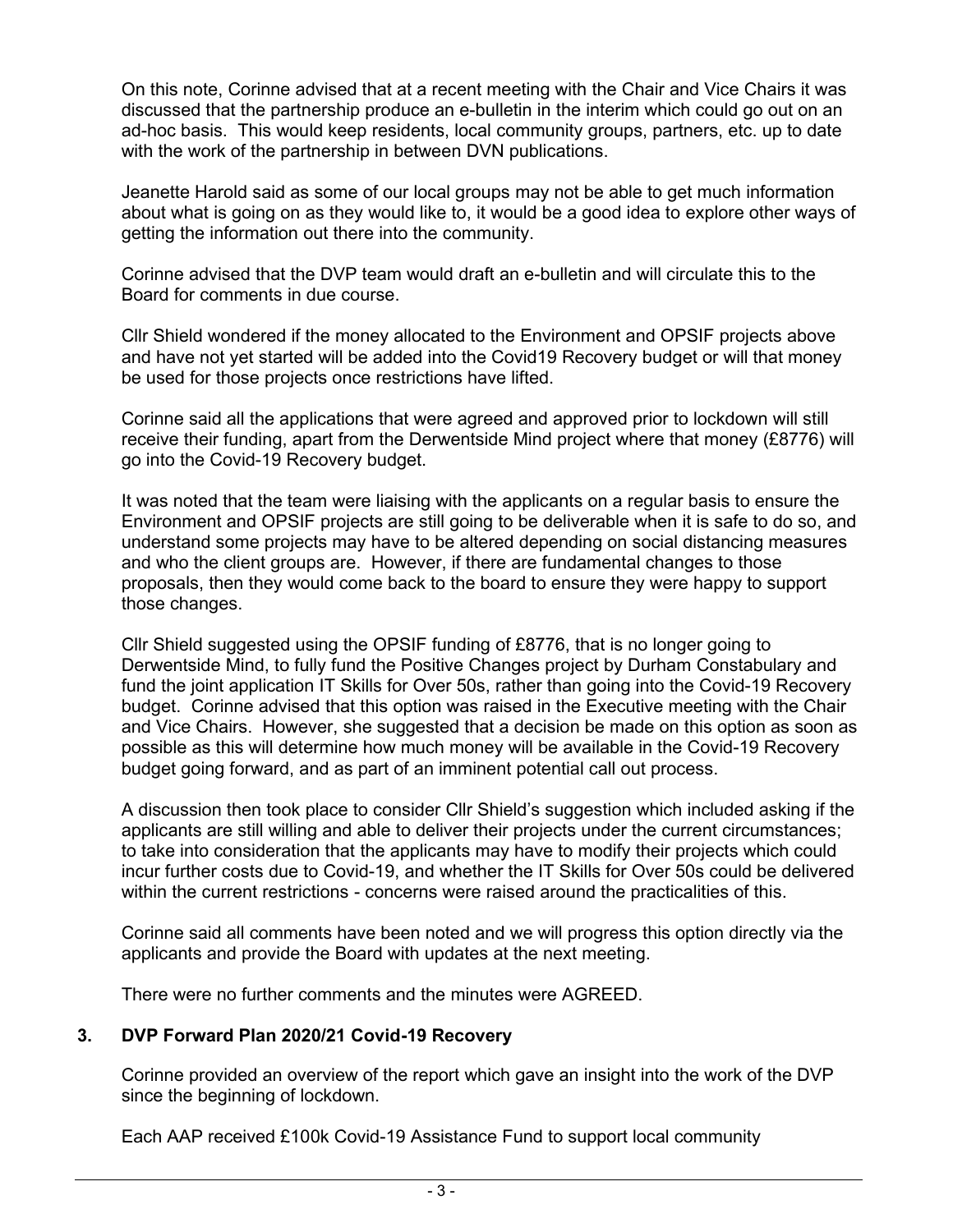organisations with urgent running costs and for provision of essential goods. The DVP supported 12 local community groups / organisations at a total cost of £78,213. This fund ended on 30 June 2020 with the remaining funds across all 14 AAPs pooled in to one Countywide AAP pot (approx. £300k and co-ordinated centrally) to help support projects covering multiple AAP areas.

We are currently moving away from our 3 local priorities of Employment, enterprise and training, Environment and Health and wellbeing towards one overarching Covid-19 Recovery theme, which all 14 AAPs will be focusing on. This broad priority, although this is not an exhaustive list, would focus on project proposals around the following:

- Employability
- Advice and guidance
- Physical activity, mental health & wellbeing
- Organisational sustainability
- Food provision and support
- Social Isolation
- Support for the voluntary and community sector
- Support to small businesses (through a third party, not-for-profit organisation to complement existing DCC and external opportunities).

The Covid-19 Recovery budget is made up of the Area Budget, Welfare Reform, OPSIF and Youth Fund (Holiday Activities with Healthy Food fund is operated separately) with a combined total of £153,678, which includes any funds which have been returned to the DVP. As the Board agreed to fund the Consett Steelworkers Memorial project (£10k), the remaining budget for 2020/21 is £143,678.

Due to the unusual circumstances we find ourselves in this year, the Covid-19 Recovery budget can be carried over into 2021/22. Elected members also have their Neighbourhood Budgets but due to local elections scheduled to take place next year, they cannot be carried over and project applications are requested to be submitted to the team by no later than 31 December 2020.

It was highlighted that a dedicated Task Group has been set up to explore the themes outlined above which will be discussed further under Agenda Item 4.

The Board were asked to discuss the following funding options for allocating the Covid-19 Recovery budget, via the Task Group:

- Open Project Call Out
- Task Group Project Development
- A mixture of both

Cllr Jewell asked how wide the audience is in the call out process and wondered if we are capturing those who would benefit from getting the information. Corinne advised that we circulate the information as wide as possible on social media and via our own networks i.e. partners, community organisations, Board, Task Group and Forum members, etc and also rely on them to share the information through their networks.

After a brief discussion, the Board AGREED to an open call out for projects and the project proposals would be looked at by the Task Group. They would ask questions/raise comments and filter the applications before being presented to the Board for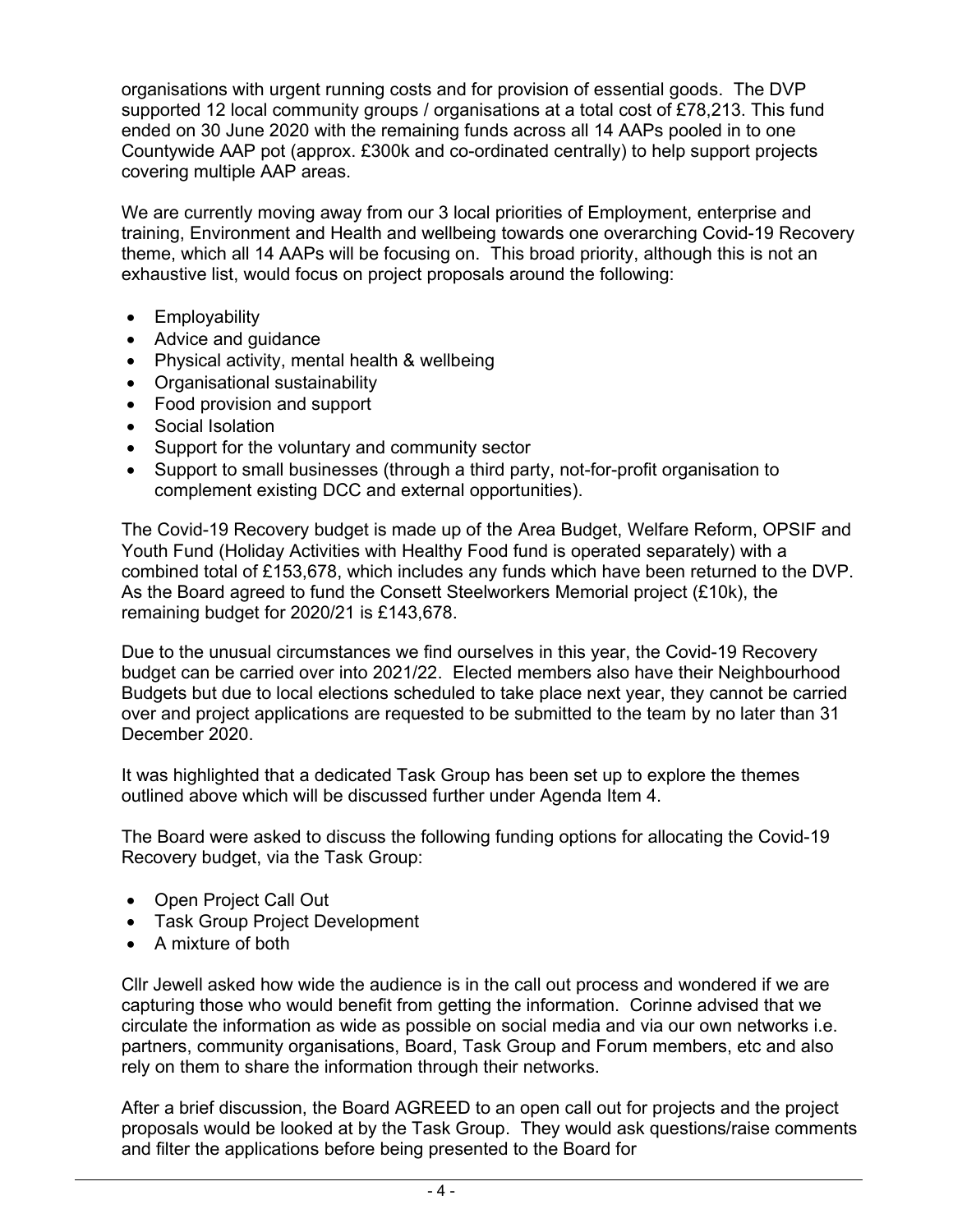discussion/recommendation at the November meeting.

Corinne said this would be relayed to the Task Group who will be meeting on 2 October. As for timescales, it is envisioned that the call out would go out week commencing 5 October with approximately a 3-week deadline for applications to be in by. Applications would be reviewed by the Task Group early November and then presented to the Board at the next meeting on 25<sup>th</sup> November.

## **4. DVP Covid-19 Recovery Task Group Update**

Corinne gave a brief outline of the report and said a dedicated Task Group had been set up to explore the Covid-19 Recovery themes (mentioned in Agenda Item 3 above) and consists of volunteers from the DVP Board and local partner representatives.

The Task Group met on 14 August and 4 September to discuss the themes and look at any data/information provided by partners. To help with the development of project proposals, the group identified 3 or 4 areas to focus on under each theme. Corinne outlined each of the specific areas under each of the themes and asked the Board to consider these.

Cllr Temple said all councillors received a briefing paper that mentioned mental health service providers and he would like those organisations to be included in the call out. He also asked about support for small businesses and wondered if the Task Group had in mind specific non-profit organisations to provide this support or was it more general.

Corinne advised that the DVP received the briefing paper and those organisations linked to mental health provision will be included in the call out. The Task Group are keen to support projects delivered around this theme. Regarding business support, we are not able to fund profit making organisations and any projects that would support local businesses, would have to be delivered by a not for profit organisation.

Regarding the physical activity, mental health & wellbeing theme, Rachel also stressed the importance of physical activities, particular in light of the current situation. She wondered if more emphasis could be given on the physical activity element rather than it just being about using the local environment.

Jeanette concurred and said a lot of people may have put weight on during lockdown and getting out in the local environment is good for our physical and mental health. She suggested rewording the physical activities element to have more emphasis on this aspect.

Corinne advised that Rachel's comments have been noted and more emphasis will be given around this in the call out guidance.

Cllr Shield said Consett Foodbank, which operates out of Glenroyd House, used to be open 5 days a week but is restricted to Wednesdays and Fridays only. He said there is an initiative called The Bread and Butter Thing, based in Manchester and operating in the North East where people can pay £7.50 per week and get regular food deliveries. He said he would like to look into this further and will raise this at the next Task Group meeting on 2 October.

Jeanette said if we are looking at wider organisations, Feeding Families delivers food to families in the area. She is not sure of the difference between the two organisations and thought it might be worth looking at both of them.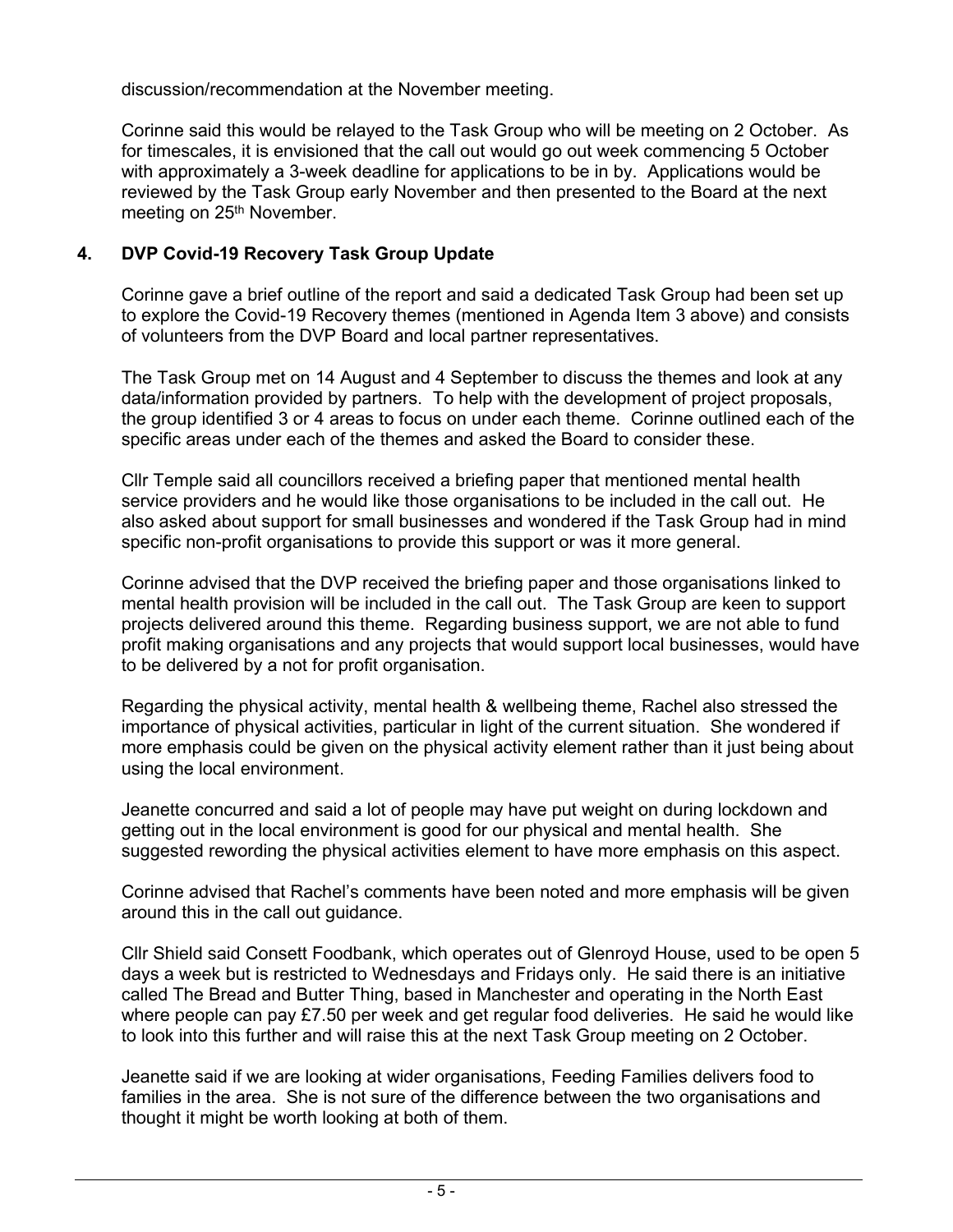Cllr Shield said we have to be careful we do not duplicate projects. Jeanette agrees with Cllr Shield and said Feeding Families has been around for a few years in this area. She also said that she would like to support local initiatives but is happy to look at others.

Mark said since he has been in the meeting, he has received 9 messages for food parcels in our area. After a short lull, they are starting to see an increase in requests as more people are using the service.

Jeanette asked if there are any specific issues with supporting the foodbank, i.e. lack of volunteers or the ages of volunteers.

Cllr Shield said it is a combination of few things and said if there was a need for more support there are volunteers that could be rotated so we can increase the coverage from 2 days to 5.

There were no further comments and the Board agreed for the Task Group to progress with the call out and to bear in mind the comments made at the Board meeting.

#### **5. Partner updates**

#### *Rachel Rooney gave an update on Shotley Bridge Community Hospital (SBCH)*

Before giving an update, Rachel referred to the previous Board minutes, page 4, regarding Stroke Rehabilitation and Ward 6. Unfortunately, the consultation was stood down and the proposal stopped with immediate effect. This was due to the demands on acute beds and the winter season. That work has ceased but there is further work in developing community services, particularly for stroke patients.

Rachel clarified that they are now called County Durham Clinical Commissioning Group (which is an amalgamation of North Durham and Durham Dales, Easington and Sedgefield).

Rachel continued with the update and said SBCH were allocated approximately £21m through NHS England to develop a modern fit for purpose health care facility. Regular updates are provided to the Hospital Reference Group and the Patient Reference Group.

In January they had a draft clinical model, and it was planned that they would go out and engage with the public on that model. However, Covid-19 has changed the way the NHS operates, and things are done differently, therefore they need to amend that model of care to ensure it is fit for purpose in the future. They hope to engage with the public in November but unfortunately, they are not able to go out into the community as previously and are looking at different methods of getting the information out. Any ideas on how they can engage with the public would be welcomed.

A multi-disciplinary group met to consider various sites for locating the new health care facility and they concluded that there were 3 potential sites:

- 1. Puddlers Corner in Consett
- 2. Blackfyne Site on Durham Road
- 3. Land adjacent to the former English Martyrs School in Leadgate

Working with Durham County Council, they have identified that sites 1 and 2 are not viable options due to issues around access. Therefore, they have 2 options that they will consult on – one at Puddlers Corner and the other is to redevelop the current SBCH site. There has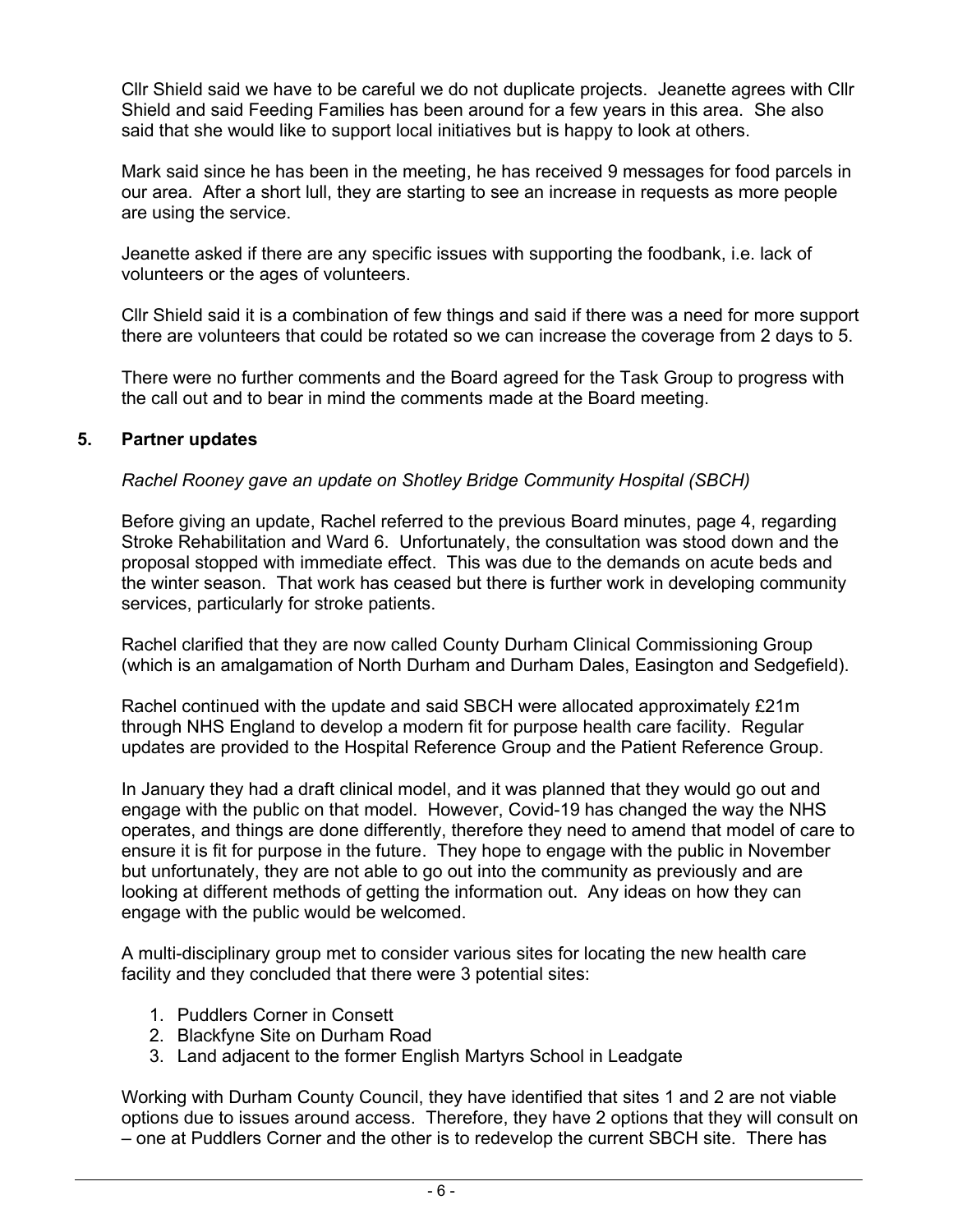been some confusion around the current site as it was thought that this was not an option, but when they go out to consultation, they have to look at the current site too.

At the moment, the timescales they are working towards are outlined as follows, but appreciate that these may change in these uncertain times:

an engagement process will start in November; an outline business case to be finalised by March 2021; following purdah, due to local elections, they plan to start their consultation in June 2021. A full business case should be completed by early 2022 and then construction can commence which could take around 15-18 months.

Cllr Shield said the Tees, Esk and Wear Valley (TEWV) Mental Health team were to come into the new facility, with their own funding of approx £4-5m, and hopes that this is still the case, particularly in light of Derwentside Mind closing. Regarding the location at the former English Martyrs school site, he understands that the land has been designated for housing and a school and wondered why it could not be considered for a new health facility.

Cllr Shield also said that PGT will be submitting an application for the creation of an energy recovery facility. He advised that he and Cllr Jewell sit on the Strategic Planning Committee. This new facility, if successful, would generate power via a local smart grid network to Hownsgill Eco Park as well as to the newly planned health care facility site - if located near Puddlers Corner.

Cllr Temple asked for clarification about the current site whether it would mean building within the grounds of the current hospital or refurbishing the existing building. A key concern is continuity of service and that could be difficult under either circumstance.

Cllr Stelling said the Leadgate site is made up of 3 different owners - the former school site, which is privately owned, land identified in the County Durham Plan for housing/school development and the remainder owned by Taylor Wimpey. He also said the latter could be an area for development as the other two are not likely to be available.

Rachel said regarding the land at Leadgate, NHS Property Services source land for them and they did a review on the area and the land owned by Taylor Wimpey was not included in the list of available sites.

Helen Marley wondered what was wrong with the Blackfyne site. Rachel said there were issues around the access to the site.

Cllr Shield wondered how it would be possible to develop a site and maintain existing services. He is concerned that some services could be removed whilst refurbishment / development was going on and for those services not to come back.

Rachel said regarding the comments around the current site, that will form part of the assessment that is undertaken on those 2 options. If continuity of care was not considered that would score unfavourably in the assessment. Although there will be 2 options in the business case and consultation, there will also be a preferred option based on a financial and non-financial assessment and as a public organisation we must demonstrate value for money.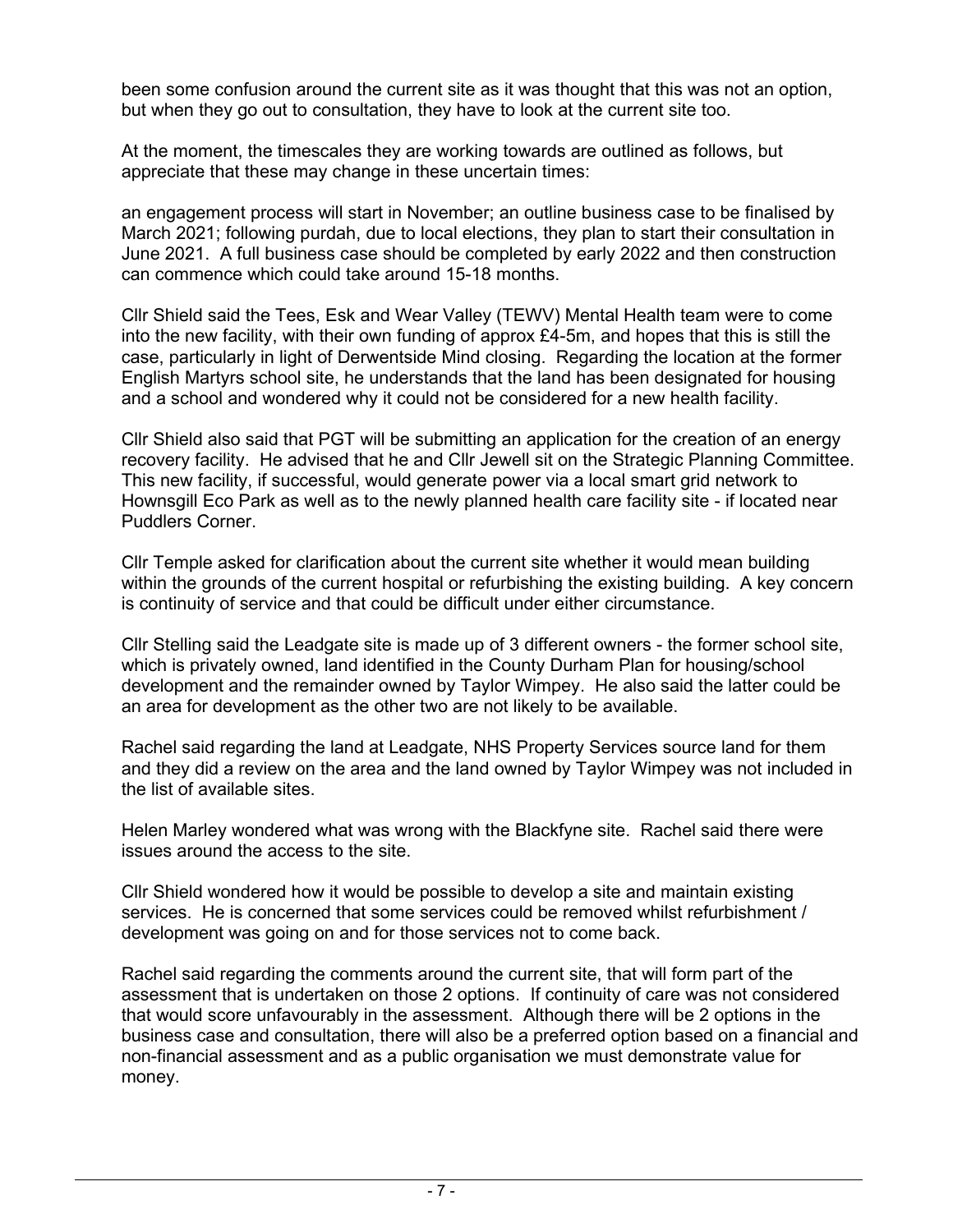Regarding TEWV Mental Health service, they still want to be part of the site, but their position has changed slightly due to the way Covid-19 has impacted on them. Both the CCG and TEWV are keen to have a presence in the new facility, but it may be on a sessional basis.

Rachel urged everyone, who is eligible, to get a flu vaccination. A message was also picked up in the online chat facility from Rachel '*those registered at Consett Medical Practice who are eligible for a vaccination, further flu clinics are held on the 10th and 17th October (both Saturday mornings)*'.

Jeanette thanked Rachel for the update and input at the meeting.

*Mike Clark gave an update on Consett Heritage Trail and Visit Consett Website*

Before giving an update, Mike responded to Cllr Shields' comments regarding the Waste to Energy provision that Project Genesis Trust (PGT) are seeking to make. It is subject to public consultation and is not specific to the Derwent View site (near Puddlers Corner) and if successful could benefit the wider area.

Mike thanked the DVP and local councillors for funding of the Consett Steelworkers Memorial. The unveiling went well but unfortunately, they had a number of complaints around people not being invited. Due to Covid-19 restrictions, numbers were limited but the vast majority of comments were positive.

A video of the event is available on the Visit Consett website as well as a Consett steelworkers memory board.

The Heritage Trail in Consett continues to be well used and they are working with partners to extend it further for leisure use.

PGT is in the process of establishing a heritage centre with the Heritage Society in the former St John's Ambulance hall in Consett. They are hoping to have this completed in the next 3-4 weeks with the heritage centre opening early next year. It has a large exhibition and event facility and could be available for meetings, in the future.

## **6. DVP Neighbourhood Issues**

Corinne said two neighbourhood issues, raised by Forum members, were circulated to the Board prior to the meeting relating to a local transport survey and a survey around the Derwent Walk and the introduction of rail links.

The DVP do not have any information about the surveys and we understand these have been conducted by local MP Richard Holden. Corinne asked if anyone has any information they can share with us about the surveys, suggesting in the meantime that the DVP contact the MP's office for Mr Holden to provide us with a response that we can pass onto the Forum members.

Cllr Shield referred to the Derwent Walk survey and said the Forum member refers to the excellent bus services that run every 15 minutes, which is very good for those who live in Ebchester. However, it is not so good for those living in Medomsley, High Westwood or Low Westwood where bus services run once an hour. He said he was not aware there was a transport survey; there was no engagement through the AAP or elected members and unsure where that came from.